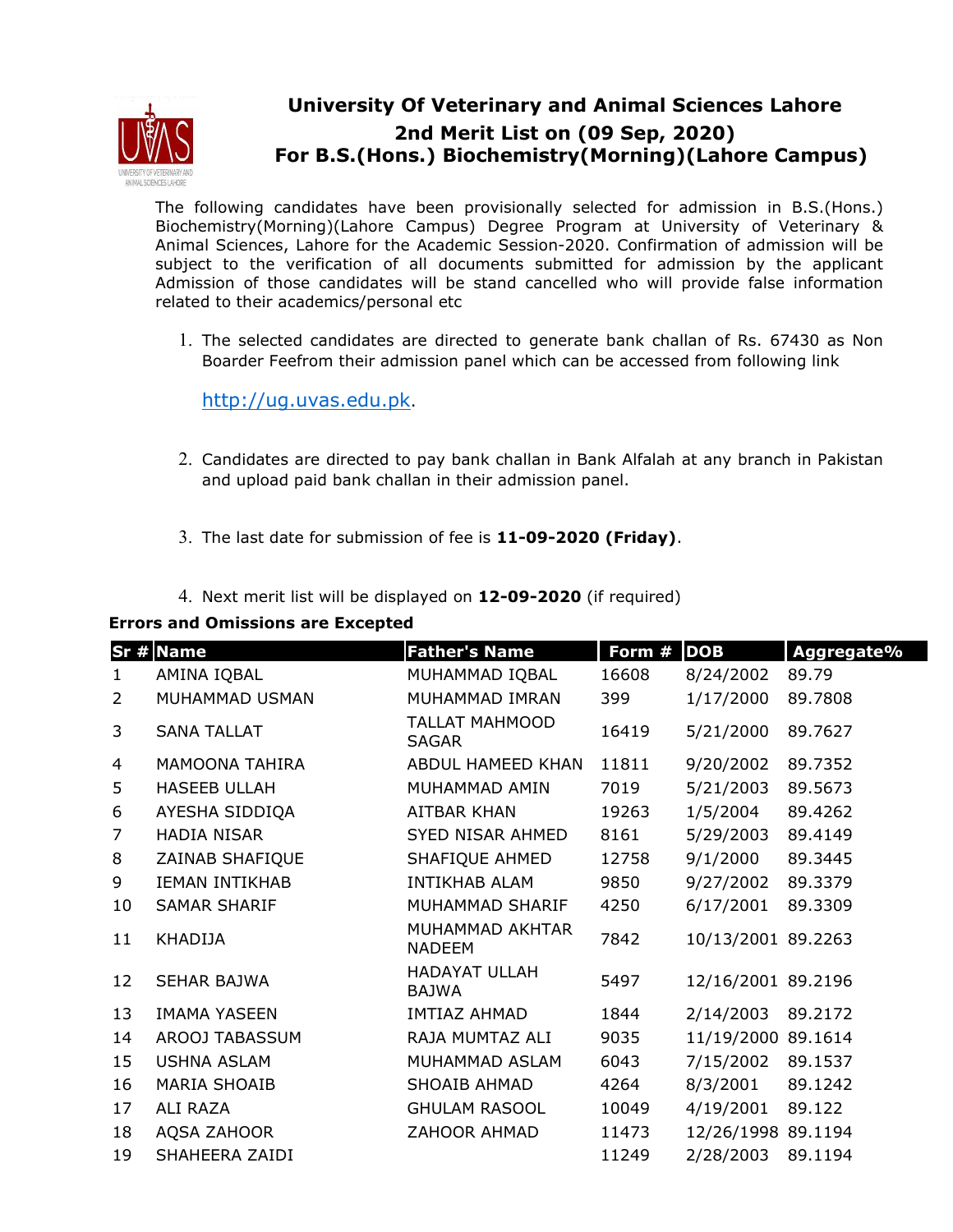|                |                                                   | SYED SAJJAD HUSSAIN<br>ZAIDI                       |                       |                                     |                               |
|----------------|---------------------------------------------------|----------------------------------------------------|-----------------------|-------------------------------------|-------------------------------|
| 20             | <b>HAMMAD HASSAN</b>                              | MUHAMMAD HAYAT                                     | 8477                  | 10/31/2001 89.1149                  |                               |
| 21             | <b>KSHAF MUNEEB</b>                               | MUHAMMAD MUNEEB<br><b>AKHTAR</b>                   | 14719                 | 11/18/2002 89.0899                  |                               |
| 22             | <b>ESHA EMAAN</b>                                 | SHAHID IQBAL                                       | 9319                  | 2/13/2003                           | 89.0671                       |
| 23             | AMINA ARSHAD                                      | SHEIKH MUHAMMAD<br>ARSHAD MAHMOOD                  | 16722                 | 1/1/2001                            | 89.0376                       |
| 24<br>25<br>26 | <b>MASHITA</b><br>RIDA SAJID<br><b>HEERA EJAZ</b> | MUHAMMAD SALEEM<br>SAJID UMER<br>EJAZ AHMAD        | 11654<br>9047<br>7628 | 1/14/2003<br>5/29/2000<br>4/28/2001 | 89.0218<br>88.9879<br>88.9651 |
| 27<br>28       | MUHAMMAD ADNAN HUSSAIN<br><b>SALMAN SAEED</b>     | MUHAMMAD HUSSAIN<br>MUHAMMAD SAEED                 | 10556<br>3931         | 5/5/2003<br>6/22/2001               | 88.9628<br>88.9603            |
| 29             | ZULQARNAIN AMJAD RANA                             | RANA AMJAD ALI<br>SHAFIQUE                         | 11453                 | 3/31/2000                           | 88.9561                       |
| 30<br>31       | <b>NAYAB ALTAF</b><br>DANIA IRUM                  | <b>ALTAF KHAN</b><br>LUQMAN AHMAD                  | 16464<br>14178        | 1/19/1998<br>4/7/2001               | 88.909<br>88.8354             |
| 32             | <b>AYESHA SAEED</b>                               | MUHAMMAD SAEED                                     | 8596                  | 10/19/1999                          | 88.8037                       |
| 33             | SHEEZA QAMAR                                      | <b>QAMAR ABBAS</b><br>RAFIQUE VIRK                 | 3116                  | 2/17/2003                           | 88.7784                       |
| 34             | <b>JAMAN ALI</b>                                  | SADAQAT HUSSAIN                                    | 14165                 | 4/2/1999                            | 88.7446                       |
| 35             | HAFIZA AYESHA GHAFOOR                             | <b>GHAFOOR AHMAD</b>                               | 17358                 | 3/5/2002                            | 88.6946                       |
| 36             | MUHAMMAD UMAIR                                    | <b>GULZAR AHMAD</b>                                | 2242                  | 12/3/2001                           | 88.6921                       |
| 37             | <b>HAFSA BHATTI</b>                               | MUHAMMAD ZUBAIR                                    | 4883                  | 1/24/2001                           | 88.6875                       |
| 38             | HUSNAIN SHAHZAD                                   | SHAHZAD AZIZ AHMAD 11859                           |                       | 2/13/2001                           | 88.6811                       |
| 39             | MOHAMMAD TALHA                                    | <b>MOHAMMAD</b><br>ATTAULLAH SAMMAR<br><b>KHAN</b> | 10218                 | 9/30/2002                           | 88.6763                       |
| 40             | MUHAMMAD HUZAIFA                                  | <b>ABDUL RASHEED</b>                               | 2168                  | 1/1/2002                            | 88.6741                       |
| 41             | <b>UM E RUBAB</b>                                 | <b>IJAZ AHMAD BAIG</b>                             | 15384                 | 7/2/2000                            | 88.6445                       |
| 42             | MUHAMMAD MOEED RAZA<br>MALHI                      | MUHAMMAD JAFAR<br>MALHI                            | 16034                 | 7/22/2001 88.6356                   |                               |
| 43             | <b>JANNAT NAZ</b>                                 | MUHAMMAD IMRAN<br><b>AKHTAR</b>                    | 7834                  | 1/22/2003                           | 88.6356                       |
| 44             | ZARTASHIA                                         | MUHAMMAD RAZZAQ                                    | 13189                 | 3/2/2000                            | 88.6172                       |
| 45             | SHAN E FATIMA FAROOQI                             | <b>WASEEM AKRAM</b><br>FAROOQI                     | 560                   | 7/23/2004                           | 88.6103                       |
| 46             | FARAH IQBAL                                       | MUHAMMAD IQBAL                                     | 10340                 | 10/4/2000                           | 88.5693                       |
| 47             | <b>ASRA ABID</b>                                  | <b>ABID HUSSAIN</b>                                | 2952                  | 11/6/1999                           | 88.5647                       |
| 48             | AMMARA MAQBOOL                                    | MAQBOOL AHMED                                      | 7135                  | 4/21/2000                           | 88.5127                       |
| 49             | WAJIHA ZULFIQAR                                   | ZULFIQAR AHMAD                                     | 9646                  | 6/13/2002                           | 88.5062                       |
| 50             | <b>TOOBA ASIF</b>                                 | MUHAMMAD ASIF                                      | 1945                  | 1/19/2002                           | 88.5059                       |
| 51             | <b>FARWA ZAMEER</b>                               | SYED ZAMEER-UL-<br><b>HASSAN</b>                   | 14984                 | 11/24/2002 88.4921                  |                               |
| 52             | <b>FARWA ZAMEER</b>                               | SYED ZAMEER-UL-<br><b>HASSAN</b>                   | 13196                 | 11/24/2002 88.4921                  |                               |
| 53             | <b>AIMAN AHMAD</b>                                | IFTIKHAR AHMAD<br><b>SHEIKH</b>                    | 3289                  | 10/10/2000 88.4832                  |                               |
| 54             | <b>ZUHA FATIMA</b>                                | MUHAMMAD SHAFIQ<br>CHAUDARY                        | 10499                 | 6/29/2002                           | 88.4674                       |